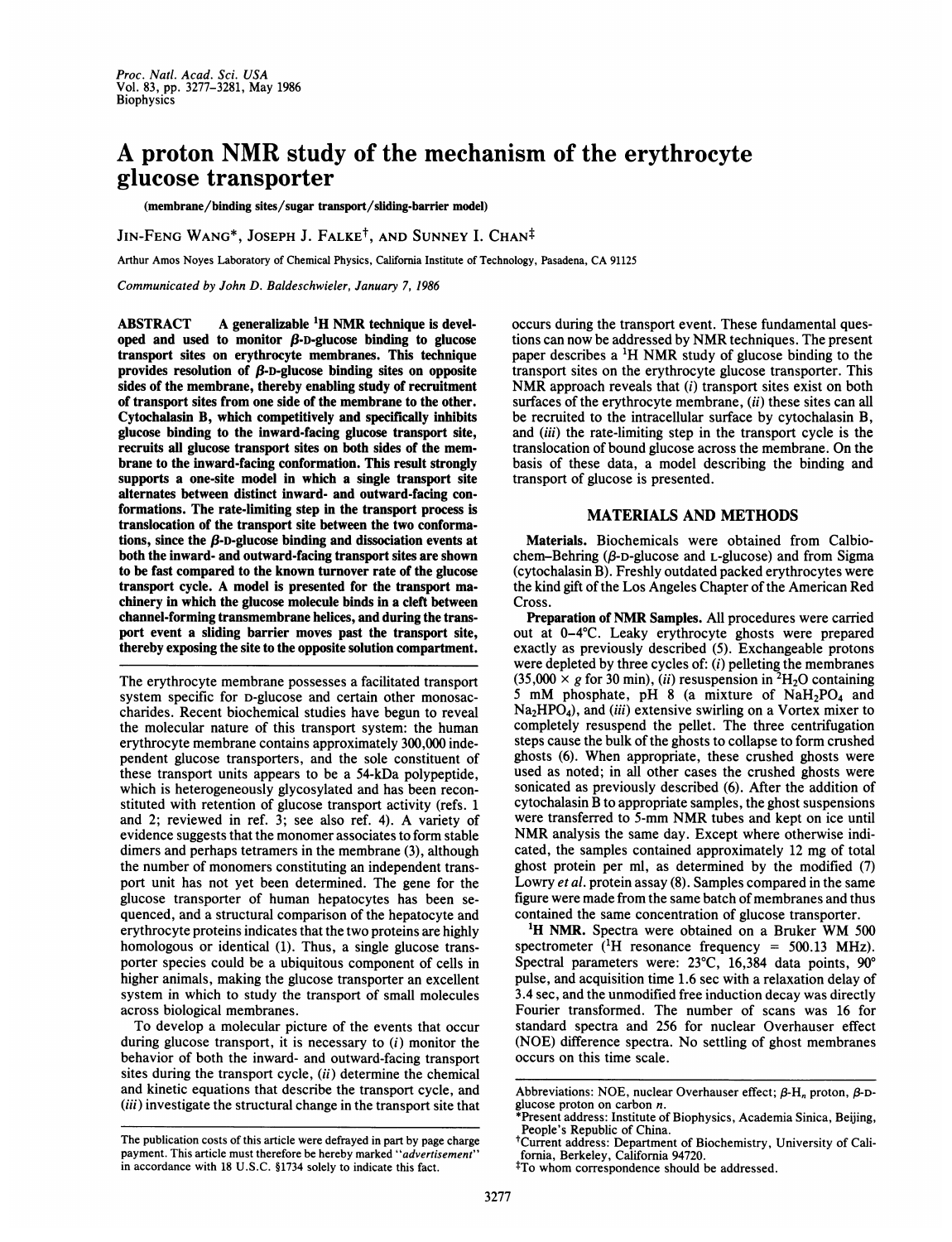For measurements of the intramolecular NOE between the  $\beta$ -D-glucose protons H<sub>2</sub> and H<sub>4</sub>, the residual <sup>1</sup>H<sup>2</sup>HO signal was suppressed by using the Redfield specific four-pulse sequence (9). The NOE was produced by saturating the  $\beta$ -D-glucose H<sub>4</sub> ( $\beta$ -H<sub>4</sub>) proton with 0.002 mW of rf power, while accumulating the NOE difference spectrum. Subsequently the area under the  $B-H<sub>2</sub>$  peak was gravimetrically determined and compared to the area obtained for the same peak in a non-NOE spectrum obtained under identical conditions, thereby yielding the NOE in percentage.

Spin lattice relaxation times  $(T_1)$  of  $\beta$ -D-glucose protons were measured by using the inversion-recovery pulse sequence. The 180° pulse width was carefully measured for each sample before beginning the pulse sequence. Data were subjected to a nonlinear least-squares analysis to yield the best-fit spin lattice relaxation rates  $(R_1 = 1/T_1)$ . The sample temperature during all NMR experiments was  $23.0 \pm 0.1^{\circ}C$ .

## RESULTS

<sup>1</sup>H NMR Spectrum of D-Glucose. The D-glucose <sup>1</sup>H NMR spectrum is complicated by the presence of both  $\alpha$  and  $\beta$ isomers of D-glucose, which interconvert slowly on the NMR time scale so that distinct resonances are observed. All of the protons in the  $\beta$ -D-glucose <sup>1</sup>H NMR spectrum have been assigned by homonuclear decoupling and NOE experiments at <sup>500</sup> MHz (Fig. 1). The spectrum of L-glucose is identical (Fig. 2). Neither the D-glucose nor the L-glucose spectrum contains contributions from hydroxyl protons, which are rapidly exchanged for deuterons in  ${}^{2}H_{2}O$  solutions.

Effect of Macromolecular Binding Sites on the NOE. The NOE changes dramatically when <sup>a</sup> freely tumbling small molecule in solution binds to a macromolecule (10); thus, the NOE is potentially useful as an assay for macromolecular binding sites. Consider, for example, two protons on a small molecule ligand that lie near each other so that their magnetic dipoles interact. When one proton is irradiated at its NMR



FIG. 1. D-Glucose 1H NMR spectrum at <sup>500</sup> MHz. Shown is the structure of the  $\beta$  isomer. In the  $\alpha$  isomer, H<sub>1</sub> lies above the ring. The indicated spectral assignments are deduced from homonuclear decoupling and NOE experiments. D-Glucose = <sup>175</sup> mM; 23'C.

frequency, the NOE alters the intensity of the NMR resonance due to the other proton by the factor  $1 + f_I(S)$ .

$$
f_I(S) = \frac{(\overline{W_2 - W_0})}{(\overline{W_0 + 2W_{11} + W_2})} \frac{\gamma_S}{\gamma_I}, \qquad [1]
$$

where  $I$  and  $S$  are the observation and irradiation nuclei, respectively;  $W_2$ ,  $W_{11}$ , and  $W_0$  are the double, single, and zero quantum transition probabilities for the  $I$ ,  $S$  spin pair (11); and the numerator and denominator are separately averaged over all environments experienced rapidly on the NMR time scale. For <sup>a</sup> rapidly tumbling molecule in solution, the NOE reduces to  $\gamma_s/2\gamma_l = 0.5$  for two protons. For a slowly tumbling



FIG. 2. Effect of glucose transport sites on the glucose <sup>1</sup>H NOE difference spectrum. Shown is the 1H NOE difference spectrum (upper trace) of the  $\beta$ -H<sub>2</sub> proton obtained by irradiation of the  $\beta$ -H<sub>4</sub> proton in the absence  $(a)$  or presence  $(b-d)$  of ghost membranes at 23°C (H<sub>28</sub> =  $\beta$ -H<sub>2</sub>, etc.). Concentrations: 15 mM D-glucose (a–c) or 15 mM L-glucose (d); 83  $\mu$ M cytochalasin B (c); ghost membranes were 12 mg of total ghost protein per ml  $(b-d)$ .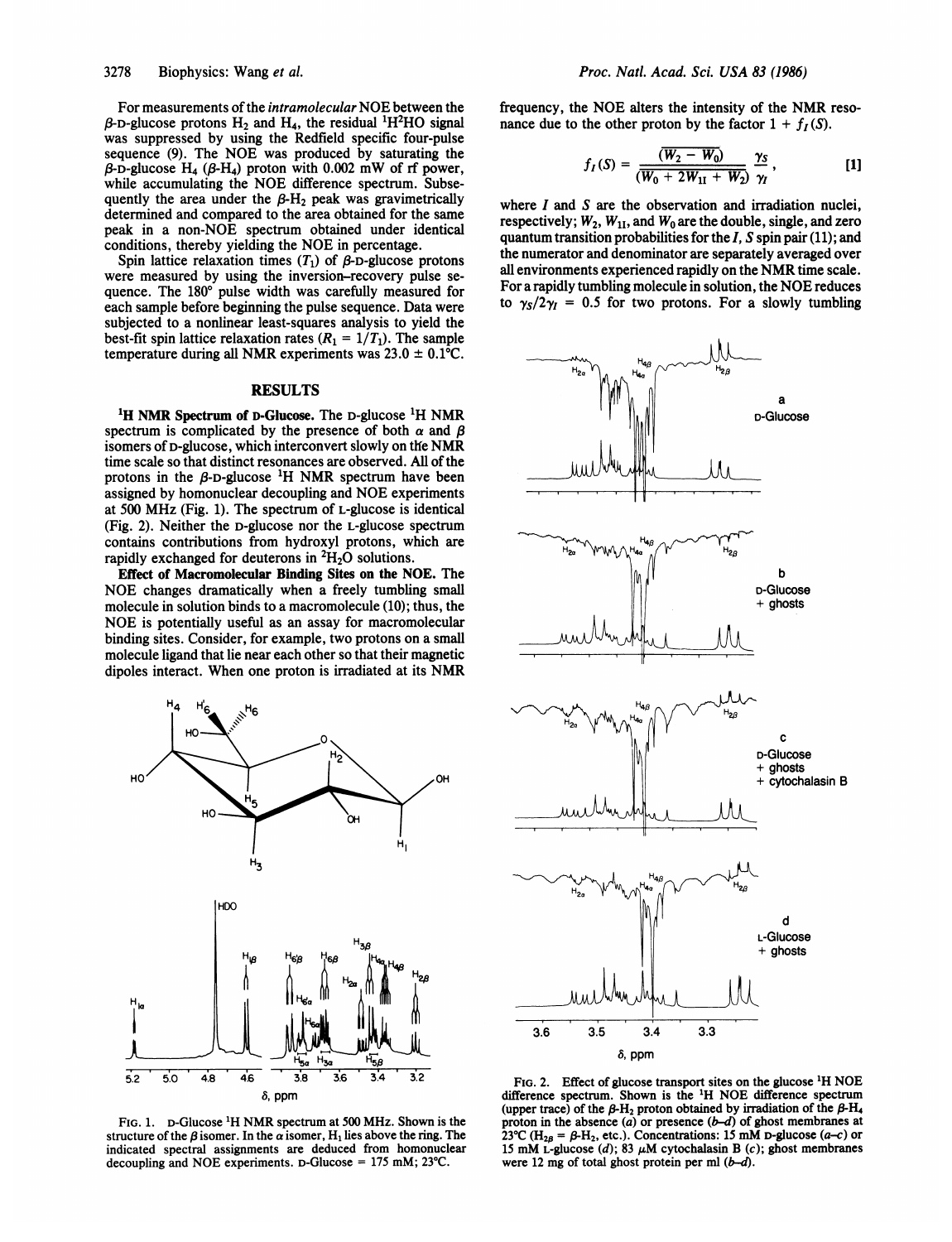### Biophysics: Wang et al.

molecule in a macromolecular binding site,  $W_0 \gg W_2$  and  $W_{11}$  and the NOE reduces to  $-\gamma_S/\gamma_I = -1$  for two protons.

To use this NOE binding effect to its full potential, <sup>a</sup> relationship must be drawn between the observed NOE and the concentration of bound ligand. When the exchange of ligand between solution and a heterogeneous population of binding sites is rapid on the NMR time scale, it can be shown that

$$
f_I(S) = P_F\left(\frac{R_F}{R}\right)f_I(S)_F + \sum_j P_{B_j}\left(\frac{R_{B_j}}{R}\right)f_I(S)_{B_j}, \quad [2]
$$

where  $P_X$  is the fraction of total ligand instantaneously found in environment X;  $f_I(S)_X$  is the NOE of I in X,  $R_X$  is the spin-lattice relaxation rate of I in  $X = C_1(W_0 + 2W_{11} + W_2)_X$ ;  $R$  is the exchange-averaged spin-lattice relaxation rate of  $I$  in all Xs [=  $C_1(W_0 + 2W_{1I} + W_2)$ ]; and the sum is over all classes of binding sites. Thus, the observed NOE is <sup>a</sup> weighted average of the NOE in the bound and free environments, weighted according to the fractional spin-lattice relaxation in each environment-i.e., the *product* of the fractional occupancies and the intrinsic spin-lattice relaxation rates of each environment. This expression becomes particularly simple when the concentration of bound ligand is small relative to the total ligand concentration. In this case,  $P_F \approx 1, P_B \ll 1$ , and  $R \approx R_F$  so that Eq. 2 can be written:

$$
f_I(S) = f_I(S)_F + \sum_j f_I(S)_{B_j} \left( \frac{R_{B_j}}{R} \right) \frac{[I_{B_j}]}{[I]},
$$
 [3]

where  $P_B$  has been explicitly given as the fraction of thetotal I spin population that is instantaneously found in thejth class of binding site. Thus, under appropriate conditions the NOE observed for the total population of ligand molecules is linearly related to the concentration of bound ligand  $([L_B]$  = constant  $[I_B]$ ); also, the contributions of different binding sites are additive. These features suggest that the observed NOE can be used as a straightforward assay for macromolecule binding sites, as illustrated by the following observation of glucose binding to sites on erythrocyte membranes.

Selection of Appropriate Nuclei for Observation of NOE. Examination of the D-glucose  $^1$ H NMR spectrum (Fig. 1) indicates that the  $H_2$  and  $H_4$  protons of  $\beta$ -D-glucose are an appropriate pair for NOE experiments, since (i) the spinlattice relaxation rate of the  $\beta$ -H<sub>2</sub> resonance exhibits the largest fractional increase when binding sites are added (Table 1); (ii) the <sup>1</sup>H NMR resonances of  $\beta$ -H<sub>2</sub> and  $\beta$ -H<sub>4</sub> are well-resolved from the <sup>1</sup>H<sup>2</sup>HO resonance and from each other; and (iii) the  $\beta$ -H<sub>2</sub> and  $\beta$ -H<sub>4</sub> protons are <3  $\AA$  apart. Thus, the optimal experimental arrangement is to irradiate  $\beta$ -H<sub>4</sub> while observing the NOE induced in  $\beta$ -H<sub>2</sub>. This arrangement immediately satisfies two of the three conditions required for the use of the simplified linear NOE relationship

Table 1. Effect of glucose transport sites on the spin-lattice relaxation rates of  $\beta$ -D-glucose protons

| Proton         | Spin-lattice relaxation rate, $sec^{-1}$ |                              | % of total                           |
|----------------|------------------------------------------|------------------------------|--------------------------------------|
|                | $0 \mu M$<br>cytochalasin B              | $83 \mu M$<br>cytochalasin B | relaxation due to<br>transport sites |
| H <sub>2</sub> | 0.21                                     | 0.18                         | 14                                   |
| H٠             | 0.21                                     | 0.19                         | 10                                   |
| $\mathbf{H}_4$ | 0.21                                     | 0.18                         | 14                                   |
| H,             | 0.24                                     | 0.24                         | 0                                    |
| $H_6$          | 0.35                                     | 0.37                         | -5                                   |
| $H_{6'}$       | 0.46                                     | 0.44                         |                                      |

The concentration of transport sites was  $\approx$  10  $\mu$ M (12 mg of total ghost protein per ml); D-glucose was <sup>15</sup> mM. Replicate experiments confirmed the given relaxation rates to within  $\pm 5\%$ .

(Eq. 3): (i) for the  $\beta$ -H<sub>2</sub> proton, the increase in the spin-lattice relaxation rate caused by glucose transport sites is significant but is still only a small fraction (14%) of the total spin-lattice relaxation rate of that proton (Table 1); and  $(ii)$  the total concentration of glucose (15 mM) is large compared to the concentration of glucose transport sites (12  $\mu$ M). The third condition, that glucose exchanges rapidly between the site and solution, also is likely to be satisfied because the binding of glucose to the transport sites is relatively weak ( $K_d = 5-50$ mM, reviewed in ref. 4). Satisfaction of the rapid exchange condition can be confirmed by observation of an effect of the transport sites on the  $\beta$ -H<sub>2</sub> NOE.

Effect of Glucose Binding Sites on the NOE. The  $\beta$ -H<sub>2</sub> NOE does reveal a population of D-glucose binding sites on ghost membranes: the  $\beta$ -H<sub>2</sub> NOE is positive for D-glucose in free solution, but when ghosts are added, the NOE becomes negative (Figs. 2  $a$  and  $b$  and 3). The fact that the entire D-glucose population exhibits this effect indicates that each ,B-D-glucose molecule in solution rapidly samples glucose binding sites that give a negative NOE. Both the negative sign and the linearity of the observed NOE are completely consistent with the simplified expression for NOE in the presence of rapidly exchanging sites (Eq. 3). An even more rigorous test of this relationship is the magnitude of the observed NOE. The simplified expression (Eq. 3) predicts that binding sites that (i) give an intrinsic NOE =  $-1$  for bound glucose and (ii) contribute 14% to the total spin-lattice relaxation rate of the observation nucleus (Table 1,  $\beta$ -H<sub>2</sub> proton) will cause <sup>a</sup> 14% decrease in the NOE of the observation nucleus (Eq. 3). This predicted value is within experimental error of the measured NOE, 21% (Fig. 4a) for cytochalasin B-sensitive glucose binding sites.

Identification of Glucose Transport Sites. The contribution of glucose transport sites to the observed binding site population can be determined by using (i) cytochalasin B, which competitively inhibits glucose binding to the transport sites on the erythrocyte glucose transporter (12, 13) and (ii) L-glucose, which does not bind to the transport sites (14, 15). The characteristic inversion of the  $\beta$ -H<sub>2</sub> NOE (Fig. 2 a and b) caused by ghost membranes is lost in the presence of saturating cytochalasin B (Figs. 2-4) and is also lost when the  $\beta$ -H<sub>2</sub> proton on L-glucose is observed rather than the  $\beta$ -H<sub>2</sub> proton on D-glucose (Figs. 2 and 4). In fact, such results indicate that glucose transport sites are the only sites that contribute significantly to the inversion. This follows from the observation that inhibition of glucose binding to the transport sites by cytochalasin B (Fig. 4a) or by use of



FIG. 3. Dependence of the  $\beta$ -D-glucose H<sub>2</sub> NOE on the concentration of binding sites. D-Glucose was 15 mM:  $\bullet$ , without ghost membranes;  $\circ$ , with ghost membranes;  $\circ$ , with crushed ghost membranes;  $\triangle$ , with ghost membranes and 83  $\mu$ M cytochalasin B;  $\triangle$ , with crushed ghost membranes and 83  $\mu$ M cytochalasin B. Measurements were at  $23^{\circ}$ C.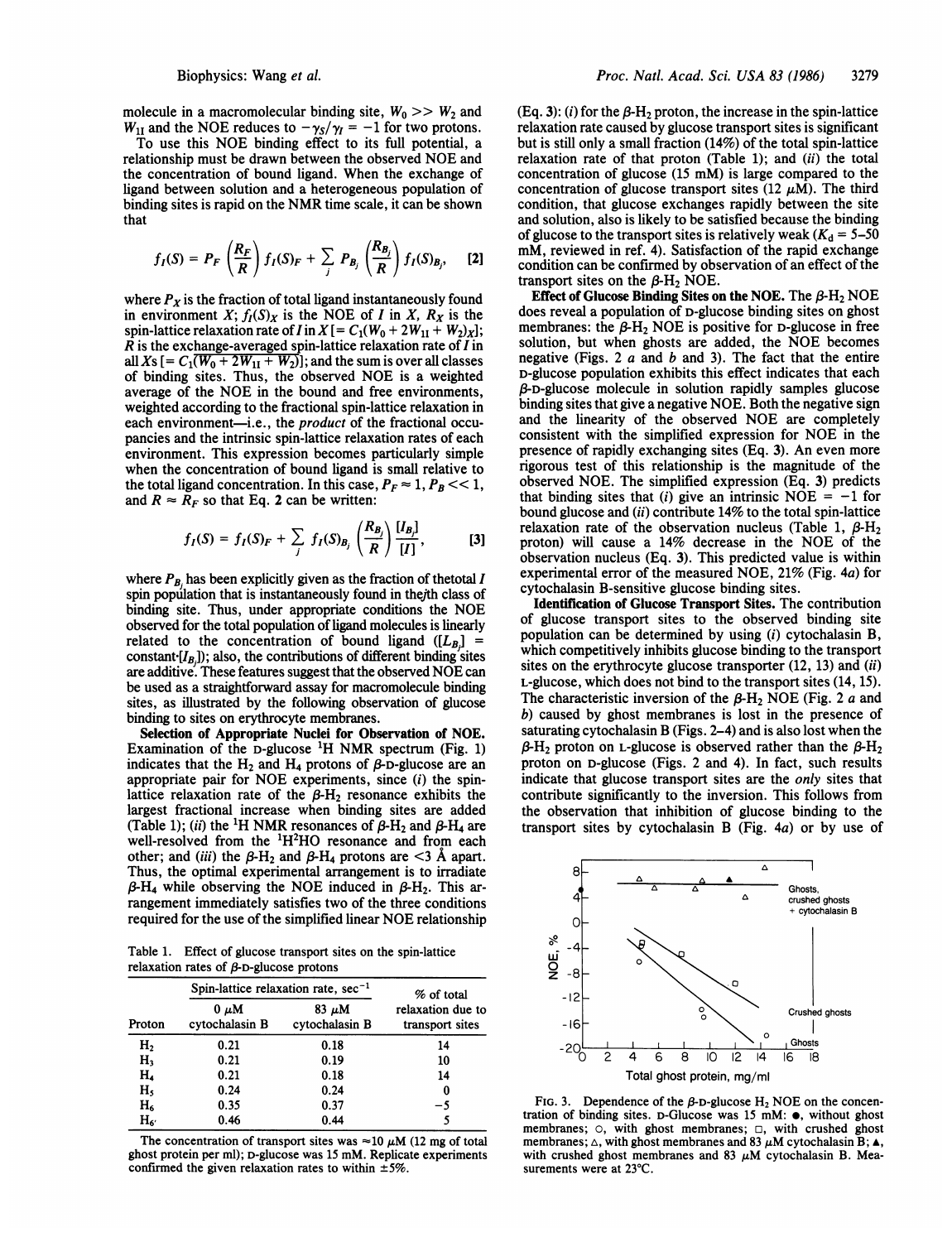

FIG. 4. Effect of cytochalasin B on the glucose  $\beta$ -H<sub>2</sub> NOE. The data are for 15 mM D-glucose  $(a)$  or L-glucose  $(b)$  in the presence of ghost membranes at  $12 \text{ mg}$  of total ghost protein per ml;  $23^{\circ}\text{C}$ .

L-glucose instead of D-glucose (Fig. 4b) restores the  $\beta$ -H<sub>2</sub> NOE to essentially the same value observed in the absence of membranes  $(+5\%,$  Fig. 3). Thus, the NOE experiment enables sensitive and specific observation of glucose binding to transport sites on the erythrocyte membrane.

Sidedness of the Transport Sites. The NOE assay for glucose binding enables resolution of binding sites on opposite sides of the membrane so that rigorous tests of models for the transport cycle are possible. The sidedness resolution stems from the requirement that the NOE inversion is observed for a D-glucose population only when this population rapidly samples both the binding sites and solution. It has previously been shown by 35CI NMR that binding sites in the internal compartment of ghost membranes are sampled more slowly by the bulk solution chloride after the membranes are crushed by centrifugation to form hemispherical structures that have negligible internal volume (6). As a result the contribution of inward-facing glucose transport sites to the NOE inversion can be determined by quantitating the fraction of the inversion that is lost when ghosts are crushed. The results indicate that 25% of the observed NOE inversion stems from inward-facing transport sites and that both inward- and outward-facing transport sites are completely inhibited by cytochalasin B (Fig. 3). At first glance this result is surprising because each glucose transport unit is known to possess only one cytochalasin B binding site, which competitively and specifically inhibits glucose binding to the inwardfacing transport site (16, 17). The observed simultaneous inhibition of both inward- and outward-facing transport sites strongly disfavors models in which each transport unit has two transport sites simultaneously exposed to opposite sides of the membrane, since such models predict that cytochalasin B should inhibit only the inward-facing site. Instead the results strongly support a model in which the transport unit has a single transport site that is alternately exposed to opposite sides of the membrane, such that cytochalasin B can inhibit all of the sites by recruiting them to the inhibited inward-facing conformation.

Kinetics of Glucose Binding and Dissociation at the Transport Site. The macroscopic process of glucose transport can be dissected into at least three microscopic events: (i) binding of substrate, (ii) translocation across the membrane, and (iii) dissociation. An adequate picture of the transport process must include knowledge of the rate-limiting microscopic event. The present NOE inversion results indicate that glucose in solution rapidly samples transport sites on both sides of the membrane during the  ${}^{1}H$  NMR time scale; this information can be used to calculate lower limits for the glucose on- and off-rates at the transport site. The NMR time scale in this experiment is  $\approx$ 1 sec, and during this time each glucose molecule visits many transport sites; therefore, there are >>1 binding events per glucose molecule per sec. However, there are  $10<sup>3</sup>$  times more glucose molecules than glucose transport units [glucose =  $15 \text{ mM}$ , transport unit = 12  $\mu$ M, assuming 300,000 transport units per ghost (18)], so that the rates of binding and dissociation events at the transport site are  $>>10<sup>3</sup>$  events per site per sec. In contrast, the known turnover rates are slower both for the net transport of glucose (300 molecules per site per sec) and for the one-for-one exchange of two glucose molecules  $[2 \times 10^3]$  pairs of molecules per site per sec (reviewed in ref. 2)]. Thus, the rate-limiting step in glucose transport is the translocation of bound glucose across the membrane, rather than glucose binding or dissociation at the transport site.

# DISCUSSION

An acceptable model for the molecular mechanism of the erythrocyte glucose transporter must explain a number of experimental results. The present study strongly supports the previous suggestion that the transport unit possesses a single transport site that is alternately exposed to opposite sides of the membrane (19), such that cytochalasin B binding recruits all sites on both sides of the membrane to the inhibited inward-facing conformation. Such a model accounts for both types of transport catalyzed by this system. In net transport, the unique transport site carries D-glucose in one direction but returns empty, thereby yielding the net transport of a single D-glucose molecule across the membrane. In equilibrium exchange, the transport site carries D-glucose in both directions, thereby producing the one-for-one exchange of two D-glucose molecules across the membrane. The ratelimiting step for both types of transport is the translocation of the transport site across the membrane, since the present study shows that D-glucose binding and dissociation at the transport sites on both surfaces of the membrane are rapid  $(>>10<sup>3</sup>$  events per site per sec) compared to the turnover rates of net transport  $(3 \times 10^2$  events per site per sec) and equilibrium exchange  $(2 \times 10^3$  events per site per sec, reviewed in ref. 2). Finally, the D-glucose molecule appears to retain a fixed orientation during the translocation process, since D-glucose derivatives possessing a bulky substituent at C-6 bind more tightly to the outward-facing transport site, while the converse is true for bulky substituents at C-1 (20). The present results are completely consistent with this model for the glucose binding interaction: the spin-lattice relaxation rates of the protons on C-2, 3, and 4 are more enhanced by the presence of transport sites than are the rates of the protons on C-5 and 6 (Table 1), suggesting that in the bound state the former protons interact with spin diffusion pathways in the transport site, while the latter protons are exposed to the solution bordering the transport site.

The final advance in understanding the glucose transport cycle will be the development of a molecular picture that accurately describes the translocation of the transport site across the membrane. It is now possible to propose <sup>a</sup>